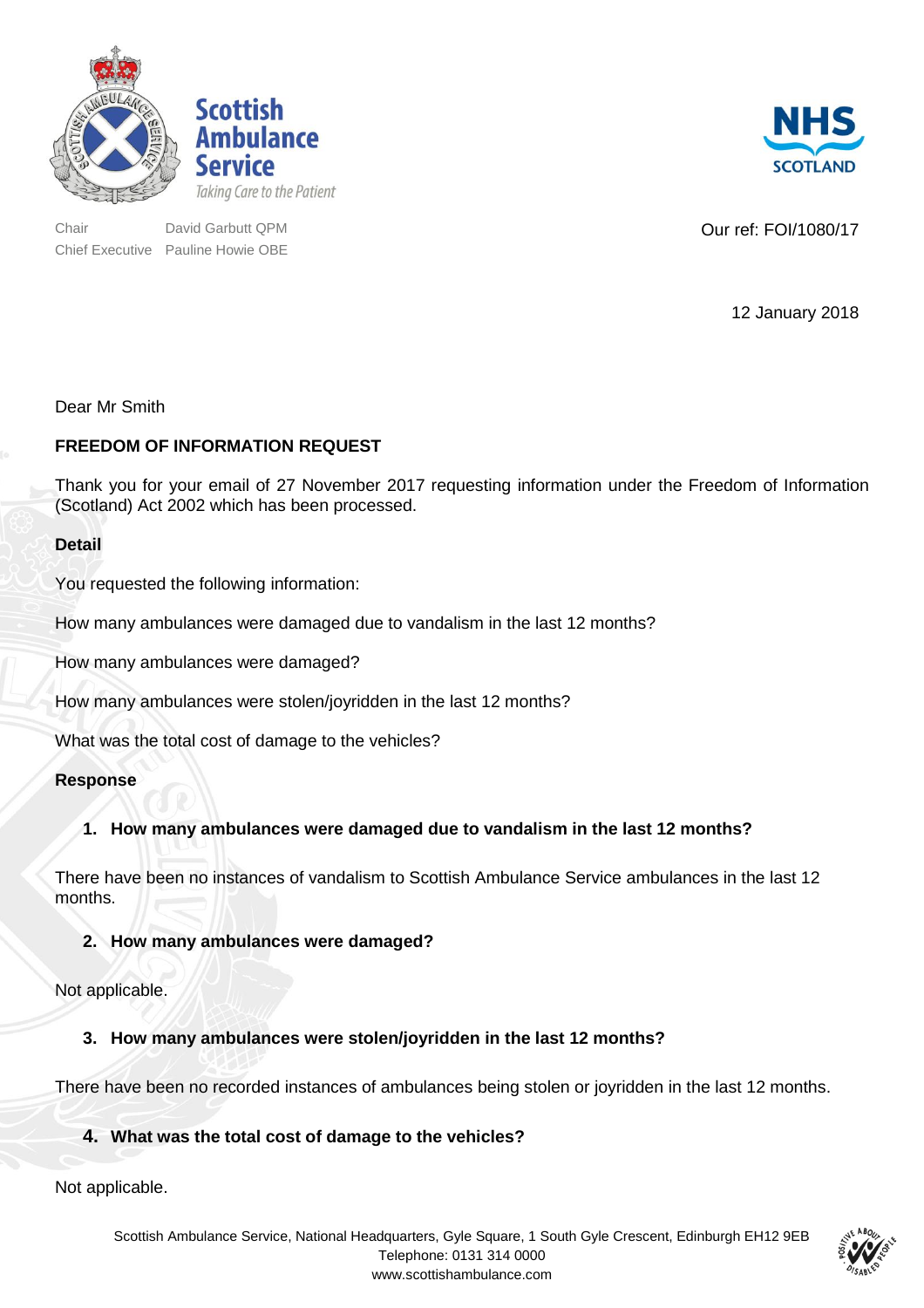#### **Review Procedure**

If you are dissatisfied with the way in which I have dealt with your request, you are entitled to require a review of this decision. Should you decide to request a review you must:

Apply for a review of our decision in writing within 40 working days of the date of this notice and include:

- An address for further correspondence
- A description of the original request and
- The reason(s) why you are dissatisfied with our decision.

You should address your request for a review of decision to:

Mark Hannan Head of Corporate Affairs and Engagement Scottish Ambulance Service National Headquarters, Gyle Square, 1 South Gyle Crescent, Edinburgh, EH12 9EB 0131 314 0000 E-mail: [mark.hannan3@nhs.net](mailto:xxxx.xxxxxxx@xxx.xxx)

The requests for a review will be passed to another manager who was not involved in the original decision to assess the application.

Following the review you will receive notice of the result as soon as possible but in any case within 20 working days of us receiving it. Our response will explain the decision of the reviewer as well as details of how to appeal to the Office of the Scottish Information Commissioner if you remain dissatisfied with the review decision reached by us.

If you wish to appeal to the Scottish Information Commissioner you may do so at the details below:

Office of the Scottish Information Commissioner Kinburn Castle Doubledykes Road St Andrews KY16 9DS Telephone: 01334 464610 e-mail: [enquiries@itspublicknowledge.info](mailto:xxxxxxxxx@xxxxxxxxxxxxxxxxxx.xxxx)

You can also make your appeal online via the Commissioner's website at [www.itspublicknowledge.info/Appeal.](http://sut1.co.uk/sLJ85vvXsn4Tubvajtvcoqek-6Xy8_Ku-66u-fSv-eDn6rHi4OHl4e6EUbLe3reUlZLG16TD1a7M2K2bmpnBmYWBg4GXmp6bkpSUi5GbZGZnLW1rYGgtO0xKfH1rbnw.) This link gives you help in real time explaining exactly what is needed so the Commissioner can investigate your case quickly.

Should you have issues you would like to discuss about this process, please contact me.

Scottish Ambulance Service, National Headquarters, Gyle Square, 1 South Gyle Crescent, Edinburgh EH12 9EB Telephone: 0131 314 0000 www.scottishambulance.com